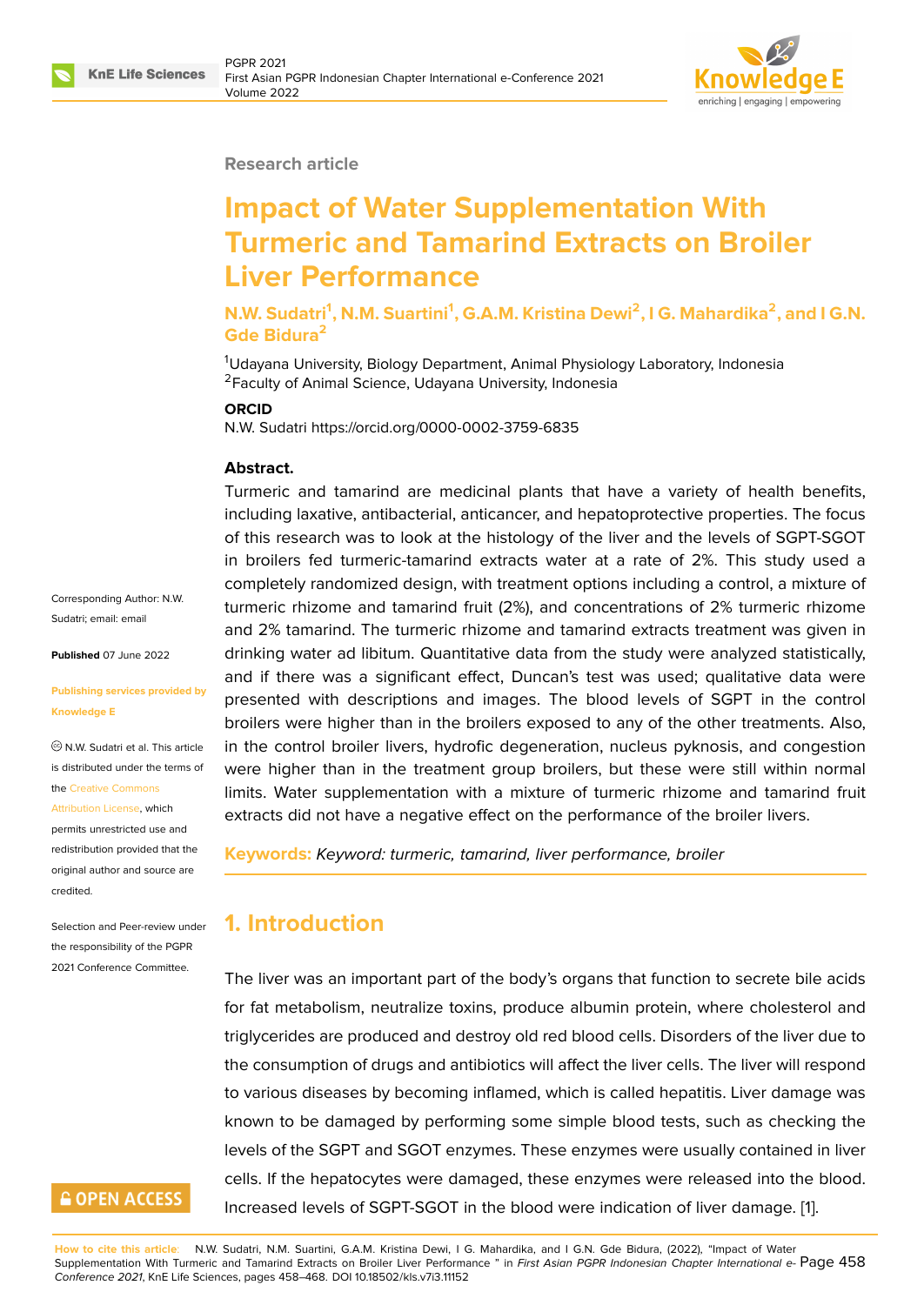Turmeric (Curcuma longa L.) is a tuber containing phenolic essential oils, curcumin, flavonoids, tannin alkaloids, and terpenoids. Turmeric as a traditional medicine was often combined with other ingredients such as sembung leaves, cardamom and so on which have a gastroprotective effect [2]. Turmeric is anti-inflammatory [3] and antiproliferative [4]. Turmeric reduces liver cell damage in mice [[5]. Turmeric rhizome could also be used as a medicine for wounds, rheumatism and acute wounds, by mixing turmeric with coconut oil. [6].

Tamarind whose scientific name is *Tamarindus [in](#page-8-0)dica* L. belongs to the type of tree and has a long life (annual). Parts of the *T. indica* L. plant such as stems, roots, and leaves could be us[ed](#page-8-1) as medicine. [7] [8]. Tamarind fruit has potential as an anti-inflammatory drug and analgesic drug that has long been used in traditional medicine such as arthritis treatment, so it has great potential to be developed as a modern medicine [9]. Tamarind fruit is widely used in various [th](#page-8-2)e[ra](#page-8-3)pies, including its potential as anticancer[10]. Tamarind mixed with other ingredients such as the camalia mulberry and ginger powder as a health drink can increase the immune response in white rats used as [ex](#page-8-4)perimental animals [11]. Nanoparticles from tamarind peel have potential as thera[peu](#page-8-5)tic agents in the treatment of breast cancer in humans [12]. Tamarind juice at a dose of 40% is laxative but not as strong as Dulcolax [13]. Polysaccharides isolated from Tamarindus indica L. [fru](#page-9-0)it had a hepatoprotective effect on rat liver, due to the antagonistic effect of thioacetamide which acts as a cell membrane s[tab](#page-9-1)ilizer thereby preventing cell damage associated with thioacetamide saturati[on](#page-9-2), or by preventing the interaction between thioacetamide in the cell transcriptional machinery [14]. Tamarind fruit has the potential as an antibacterial against Gram positive and Gram negative bacteria [15]. Antioxidant activity contained in tamarind fruit extract causes hypocholesterolemia in the in vivo test [16]. Tamarind fruit also significantly reduced [bod](#page-9-3)y mass index (BMI), serum LDL levels in obese patients [17].

# **2. Methodology**

## **2.1. Research procedure**

This study used a completely randomized design (CRD), with 4 treatments, namely control, a mixture of 2% turmeric - tamarind, 2% turmeric, and 2% fruit tamarind. With 5 replications, so  $4 \times 5 = 20$  experimental units, 1 unit = 10 experimental animals, so that 20 x 10 = 200 DOC broilers were used. The DOC used were weighed (BB), fed standard formula and given drinking water ad libitum and kept in a battery cage. 2% turmeric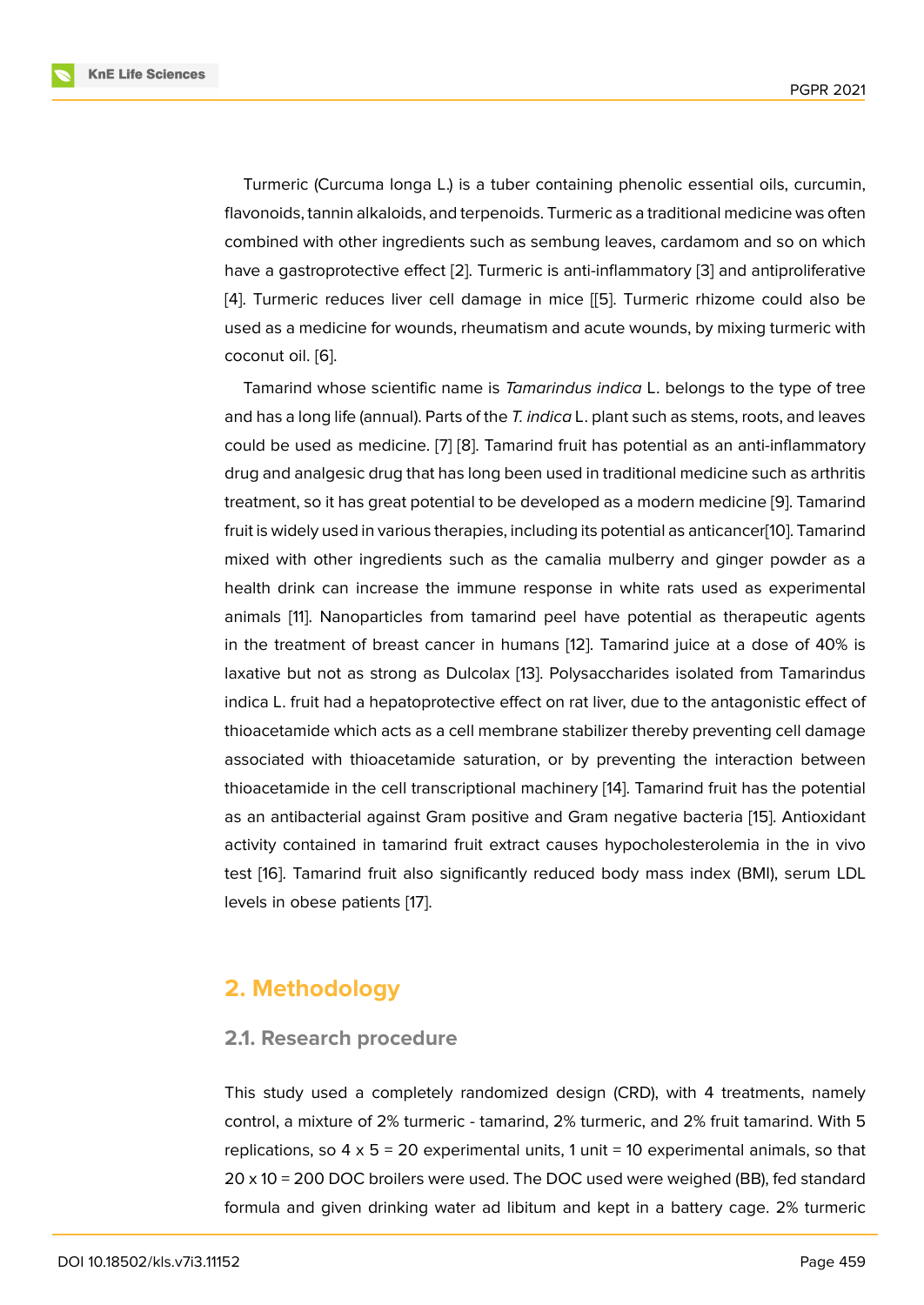rhizome water extract was made using 20 grams of turmeric rhizome added 1 liter of water, blended and filtered. The same method was used to make 2% tamarind fruit water extract and a mixture of 2% turmeric-tamarind water extract. Supplementation is given ad libitum as drinking water. The treatment was given until the broiler was 5 weeks old.

After treatment until the broilers were 35 days old, blood was taken with a 3 ml syringe from the wing brachial vein, the blood taken was separated between blood cells and serum. Then the broilers were slaughtered, the liver was cleaned and washed with 0.9% NaCl solution, then macroscopically observed liver texture, color and other appearances, then photographed with a camera. Next The liver was put into a glass bottle containing 10% NBF, then histology preparations were made. Histological preparations were carried out as carried out by Sudatri et al., 2016 using the paraffin method with Hematoxylin-Eosin staining[18].

## **2.2. The process of maki[ng](#page-9-4) liver histology preparations**

Liver organs that have been soaked in 10% NBF fixative solution, then put in a tissue cassette, followed by a dehydration process with ethanol solution with graded levels of concentrations of 70%, 80%, 95%, and absolute alcohol. Furthermore, for 60 minutes the clearing process was carried out with xylol solution at room temperature. After that, the paraffin infiltration process was carried out by placing the liver pieces into liquid paraffin (temperature 60ºC) for 45 minutes. After that, the paraffin infiltration process was carried out by inserting the liver pieces for 45 minutes into liquid paraffin at 60°C. Then the preparation was cooled so that it became a paraffin block.

Pieces of liver in paraffin blocks were sliced using a rotary microtome with a thickness of 5µm, then the incision was attached to a glass object that had been coated with gelatin, placed on the surface of warm water with a temperature of 45<sup>∘</sup>C. The preparations are placed vertically, so that they dry quickly and the slides stick to the object glass.

## **2.3. Hematoxylin Eosin (HE) staining**

The next process was staining with hematoxylin-eosin for 45 minutes and incubated at 60ºC. Then the deparaffinization process was carried out to dissolve the paraffin using xylol 3 times, then the rehydration process was carried out by adding the preparations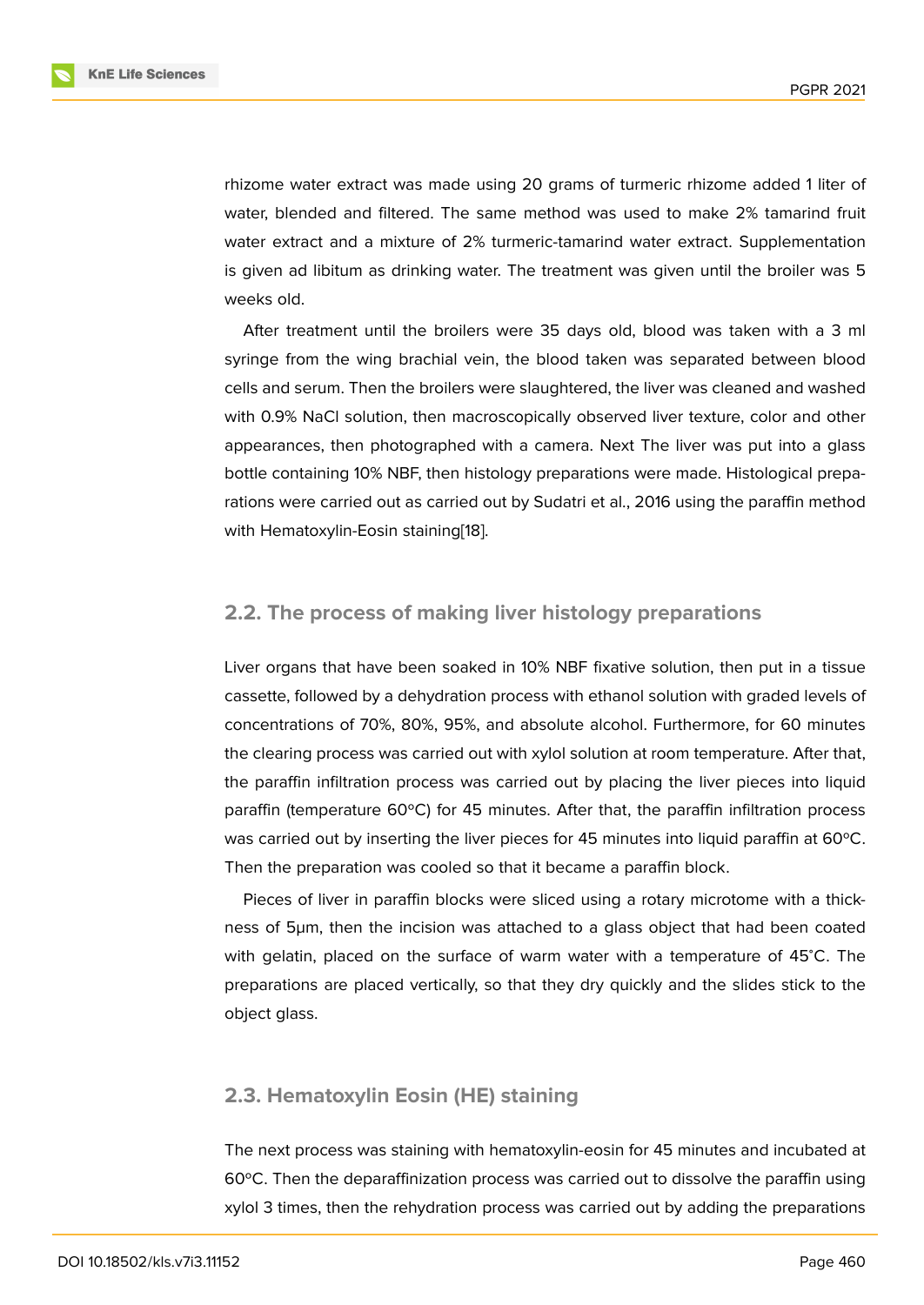in 100%, 95%, 80%, and 70% alcohol for 5 minutes, then put into distilled water. for 10 minutes, until all the alcohol was dissolved.

The process of staining hematoxylin by immersing the slide in hematoxylin solution for 5 minutes then washed with running water until clean for 5 minutes, and continued with staining using eosin for 3 minutes, washed with running water, after which the preparations were covered with a glass cover with Canadian balsam media. And liver histology preparations are ready to be observed under a microscope.

The liver histology preparations were observed under a microscope connected to an opticallab camera and a laptop with 100x and 400x magnification. The number of normal and abnormal cells per visual field was counted, and observations were repeated 5 times per preparation with different visual fields. The results of the observations are then averaged and the percentage is made.

## **2.4. Determination of Plasma SGOT-SGPT Levels**

Determination of serum glutamate pyruvate transaminase (SGPT) and serum glutamate oxalloacetate transaminase (SGOT) concentration was carried out at the Bali Denpasar Regional Health Lab in accordance with standard procedures using a standard kit [19].

Quantitative data obtained from the study will be analyzed statistically using SPSS software and if there is a real or very significant effect, it will be continued with the Duncan test level 5%. And if the data is not normally distributed, the data will be te[ste](#page-9-5)d with the Kruskal Wallis Test and the Mann Witney follow-up test. Qualitative data is presented in the form of pictures and descriptions.

# **3. Result and Discussion**

#### **3.1. Liver histology**

The ANOVA assay results showed that there was a very significant difference between control group and treatment group in the hydrophic degeneration cell abnormality variable ( $P = 0.003$ ) and there was no significant difference in the inflammatory cell infiltration variable  $(P = 1.36)$ , (Table 1). Hepatosit cells that undergo hydrophic degeneration were characterized by the presence of many vacuoles in the cytoplasm so that the liver cells experience swelling and the cells look pale in color. Meanwhile, inflammatory cell filtration is the presence of inflammatory cells such as leukocytes, in the tissue due to inflammation in the tissue (Figure 1).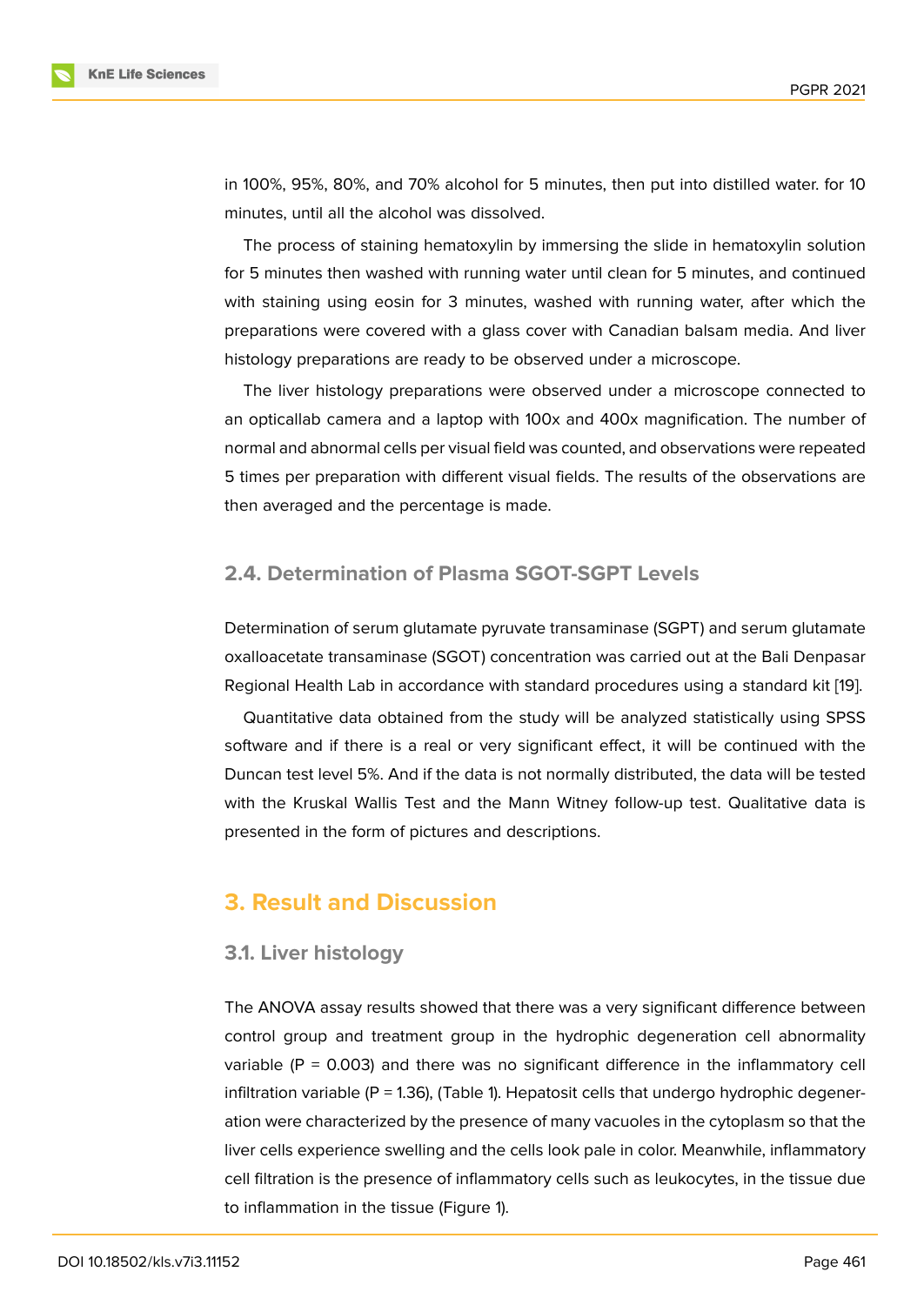The Kruskal Wallis assay on several measured liver histological variables was presented in Table 1. The abnormalities of fat cell degeneration and cell necrosis did not show a significant difference (P = 0.227). Fat degeneration was a continuation of hihrophic degeneration which is characterized by the accumulation of fat in the cytoplasm. Under the cell microscope, there was a clear colored spotting. If the cells are continuously exposed to toxic substances, the cells will experience necrosis (cell death).

Table 1: Mean hydrophic degeneration and inflammatory cell infiltration of broiler livers that ware supplemented by turmeric-tamarind water extract.

| Variable                                                  | Treatment |                   |                   |                   |  |
|-----------------------------------------------------------|-----------|-------------------|-------------------|-------------------|--|
|                                                           |           | B                 |                   |                   |  |
| Hydrophic degenera- $3,08\pm 1,02$ a<br>tion (%)          |           | 1,29 ±0,45 b      | 1,62 $\pm$ 0,82 b | 1,34± 0,36 b      |  |
| Inflammatory cell infil- $0,36 \pm 0,33$ a<br>tration (%) |           | $0.86 \pm 0.64$ a | $0.91 \pm 0.20$ a | $0.50 \pm 0.29$ a |  |

Note: different letters behind the mean value and on a colom indicate significant differences A: control B: broilers fed with 2% turmeric C: broilers fed with 2% ac tamarind D: broilers fed a mixture of turmeric and tamarind

Pycnotic abnormalities and congestion showed significant differences with P values of 0.012 and 0.003, respectively. The pycnotic showed dark due to the accumulated chromatin. This occurs when cells become necrotic. Where as congestion was the rupture of capillaries so that blood enters the sinusoids. To find out the differences between treatments, the pycnotic and congestion variables were followed by the Mann Whitney assay. The percentage of cells that experienced picnotics between control and 2% turmeric treatment did not show a significant difference, while the congestion abnormalities between control and turmeric treatment showed very significant differences (P =0.005). Meanwhile, pycnotic core abnormalities and congestion between control and 2% acid treatment and 2% acid turmeric treatment showed significant differences. Meanwhile, the percentage of cells became picnotic nuclei and congestion between 2% turmeric treatment and 2% tamarind turmeric treatment did not show a significant difference. Meanwhile, the percentage of cells experiencing pycnotic core abnormalities between 2% acid treatment and 2% tamarind turmeric showed a significant difference and congestion abnormalities between 2% acid treatment and 2% sour turmeric showed no significant difference.

The histological abnormalities of the liver found in this study included: hydrophic degeneration, cell necrosis, picnotic nuclei, inflammatory cell infiltration, fatty degeneration, congestion (Figure 1).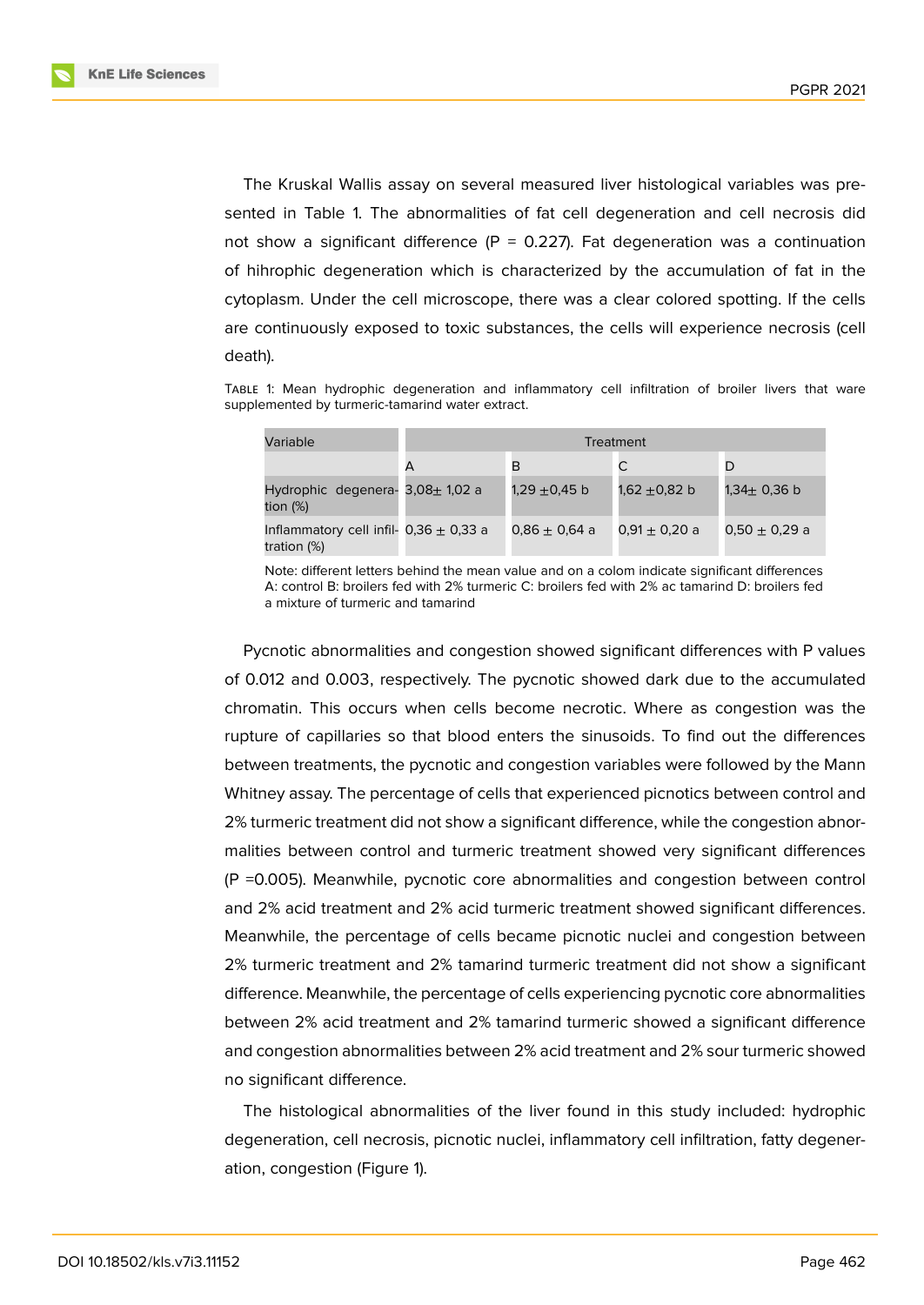| Treatment | Fat degeneration Necrosis (%)<br>(%) |         | Picnotic (%)  | Congesti (%)                                  |
|-----------|--------------------------------------|---------|---------------|-----------------------------------------------|
|           | 7,93 a                               | 10,74 a | 7,13 a 4,13 a | 13,3 a 8,07 a 2,13 a 1,00 b 1,00 b<br>1.27a b |
| в         | 1,13 a                               | 8,00 b  |               |                                               |
|           | 5.40 a                               | 9,67 b  |               |                                               |
|           | 7,60 a                               | 8,80 c  |               |                                               |

Table 2: Broiler livers histology that were supplemented with turmeric water- tamarind and were tested by Kruskal Wallis test.

Note: different letters behind the mean value and on a colom indicate significant differences A: control B: broilers fed with 2% turmeric C: broilers fed with 2% ac tamarind D: broilers fed a mixture of turmeric and tamarind



**Figure** 1: The histology of broiler liver stained with Hematoxylin-Eosin dye, was observed with a microscope connected to an opticlab camera and a laptop with 400x magnification and the cells zoomed in with the Image Raster program with a thumbnail size of 250. A = normal cells, B = hydrophic degeneration, C = nucleus picnotic, D = inflammatory cell infiltration, E = fatty degeneration, F = congestion, G = necrotic.

#### <span id="page-5-0"></span>**3.2. SGPT and SGOT concentration**

The histological abnormalities of the liver found in this study included: hydrophic degeneration, cell necrosis, picnotic nuclei, inflammatory cell infiltration, fatty degeneration, congestion (Figure 1).

The Kruskal-Wallis test showed that the concentration of SGOT broiler blood serum was not significantly different ( $P = 0.339$ ) between treatment group and control group. Meanwhile, SGPT l[ev](#page-5-0)els showed a significant difference ( $P = 0.035$ ), so to determine the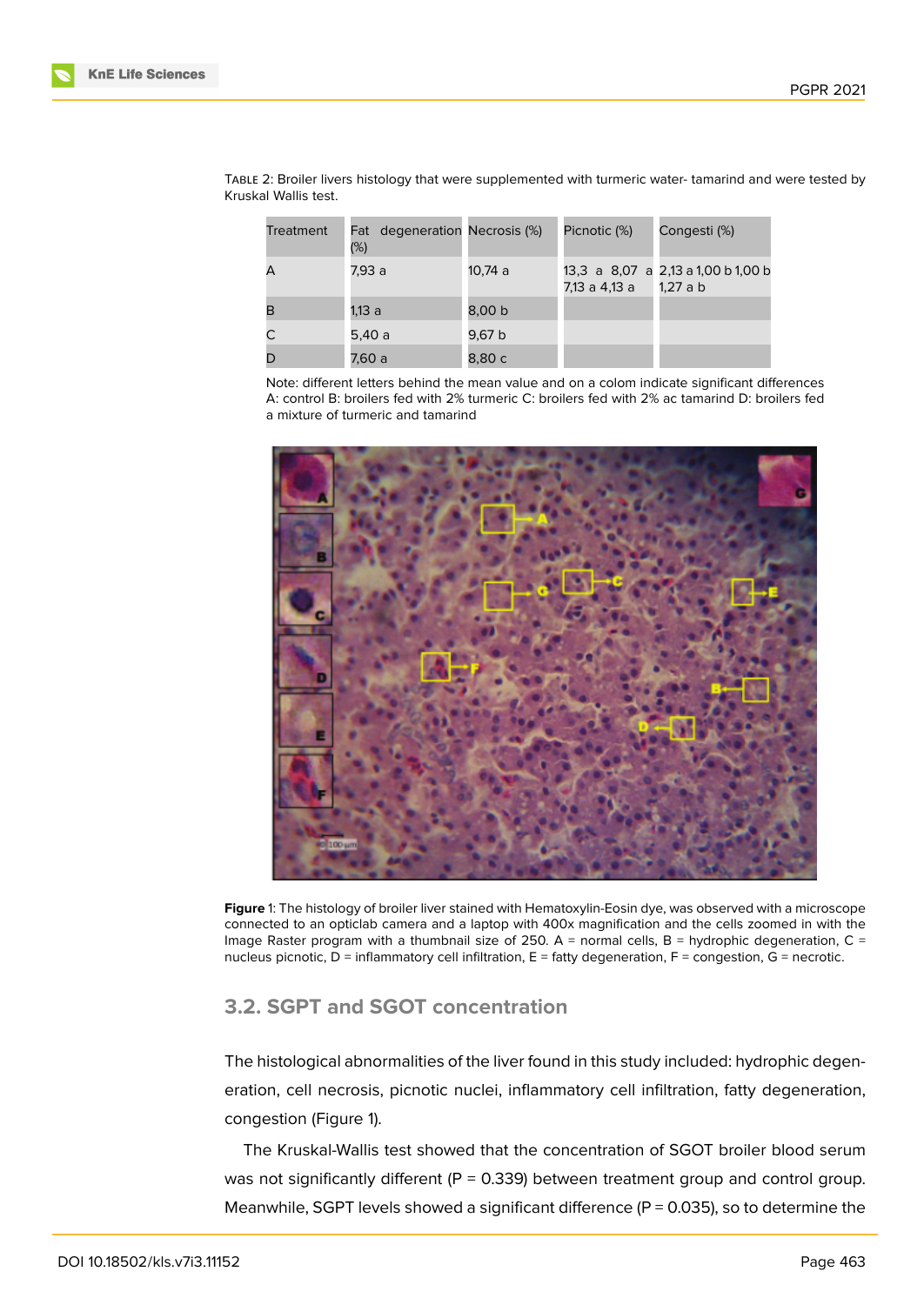| Variable    | <b>Treatmant</b> | Mean Rank | Mean (U/L) | Normal     |
|-------------|------------------|-----------|------------|------------|
| <b>SGPT</b> | А                | 16,40     | 88,25 b    | 23,8-52,8  |
|             | B                | 5,60      | 50,60 a    |            |
|             | C                | 10,40     | 73,20 a    |            |
|             | D                | 9,60      | 81,40 a    |            |
| <b>SGOT</b> | A                | 13,80     | 324,80 a   | 37,8-311,0 |
|             | B                | 9,60      | 330,29 a   |            |
|             | C                | 7,20      | 258,80 a   |            |
|             | D                | 11,40     | 325,40 a   |            |

Table 3: The results of the *Kruskal-Wallis* test and the *Mann Whitney* assay of SGPT and SGOT broiler blood serum levels were given water extract of turmeric and tamarind fruit.

Note : different letters behind the mean value and on a colom indicate significant differences between groups A: control B: broilers fed with 2% turmeric rhizome water extract C: broilers fed with 2% acidic fruit water extract D: broilers who were fed a mixture of 1% turmeric rhizome water extract and 1% tamarind fruit

differences between treatments continued with the Mann-Whitney assay. The Mann-Whitney assay showed that there was very significant difference between the SGPT levels of the control broilers and the broilers group that was given a mixture of water extract of turmeric and tamarind fruit ( $P = 0.008$ ). The control broiler had SGPT levels of 88.25 / U / L, which was the highest compared to the treatment. And SGPT levels in all broiler groups were slightly higher than the normal range.

# **4. Discussion**

SGPT and SGOT are enzymes found in liver cells. If the liver cells were damaged, this enzyme wiould be released into the blood. In this study, the SGPT level of control broiler group serum was the highest compared with the treatment broiler group. The elevated ALT levels indicate a disturbance, irritation or injury to the liver cells, and the range of SGPT values in all broiler groups was higher than the normal range. This ws probably because the assay animals are a little stressed because they receive treatment every day. Serum SGPT levels were less sensitive in detecting liver damage, because this enzyme was also released by other damaged organs such as the heart, kidneys and brain [20]. In this study, there was no significant difference (P> 0.05) between the SGOT levels of control group and treatment group.

Serum SGOT-SGPT level test is an indicator of liver function. SGPT and SGOT are enzy[mes](#page-9-6) found in liver cells. If the liver cells are damaged, this enzyme will be released into the blood. In this study, serum SGPT levels in control broilers were the highest compared to the treatment. Increased levels of SGPT indicate disturbance, irritation or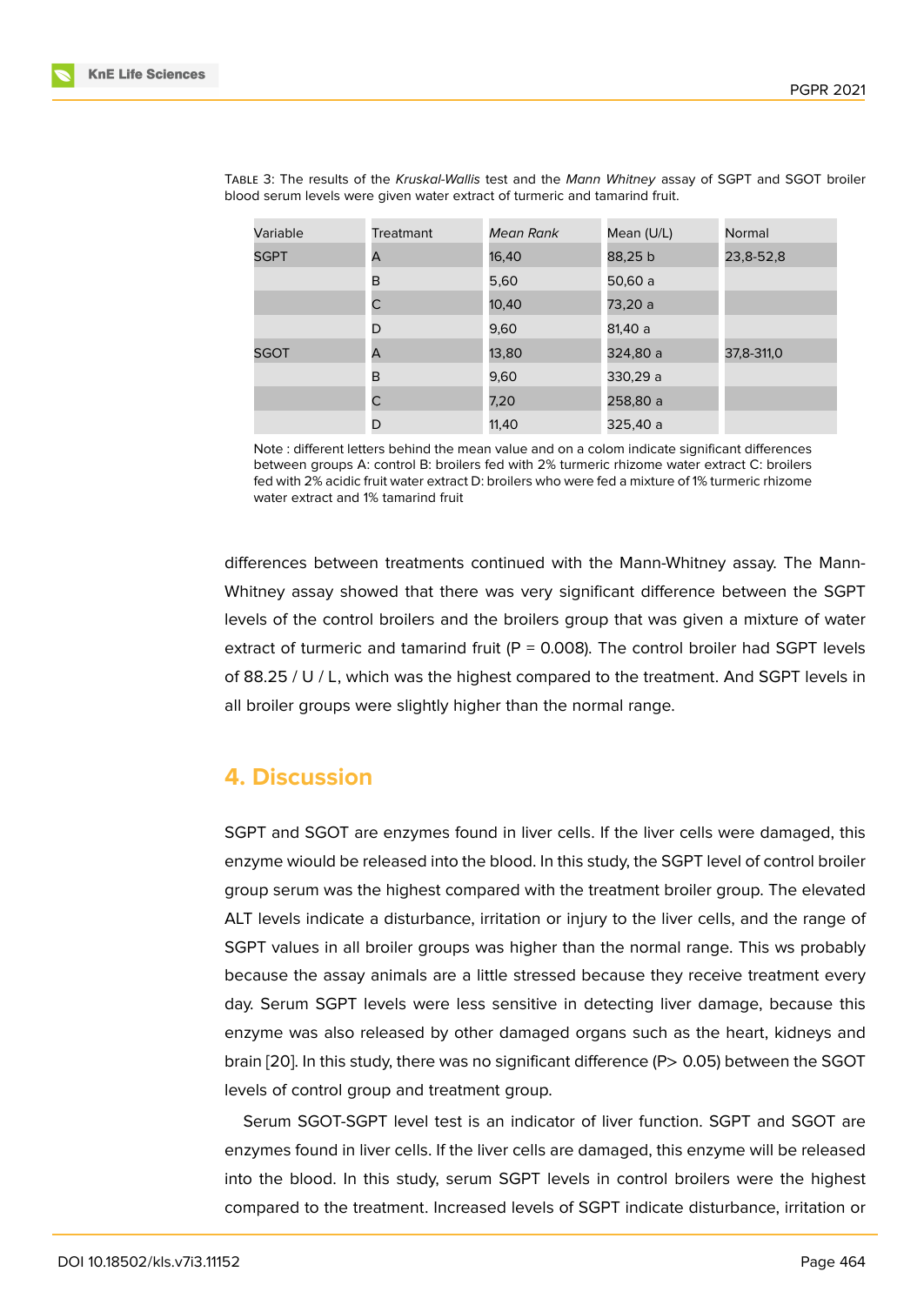injury to liver cells, and the range of SGPT values in all broiler groups is higher than the normal range. This is probably because the test animals are a little stressed because they receive treatment every day. Serum SGOT levels are less sensitive in detecting liver damage, because this enzyme is also released by other damaged organs such as the heart, kidneys and brain [20]. In this study, there was no significant difference (P>0.05) between control and treatment SGOT levels.

In liver histology, the control variable hydrophyseal degeneration was the highest compared to the treatment. Hyd[rop](#page-9-6)ic degeneration is a temporary change, if microscopically observed, it can be seen that there are vacuoles in the cytoplasm of the cells, so that the liver cells look swollen, and the liver cells look paler in color. Hydropic degeneration includes minor damage because it can heal and liver cells become normal again (reversible). The low number of liver cells with hydrophilic degeneration in the treated broiler group was probably caused by the content of phenolic compounds in turmeric rhizome and tamarind fruit which act as antioxidants, which repair the damage experienced by cells. Fat degeneration is damage to hepatocytes characterized by morphological changes and decreased liver function due to the accumulation of fat in the cytoplasm of liver cells. Microscopically, the cells were seen as small, clear fat spots (Figure 1). This can occur due to conditions of ischemia, anemia, disorders of toxic substances, excess consumption of fat and protein. And if liver cells are continuously exposed to toxic substances, it will cause cell death or necrosis [21]. Cell necrosis begins with pyknotic [c](#page-5-0)hanges in the cell nucleus. Cells whose core is very dark and compact and also covers all parts of the cell nucleus are pyknotic cells. Cells that will undergo pyknosis will see the presence of chromatin that collects as [sin](#page-10-0)gle globules and the nucleus looks dark. Pyknosis can occur due to damage in the cell, namely damage to the membrane which is then followed by the Golgi apparatus and mitochondria which later the cell can no longer eliminate water and triglycerides so that it accumulates in the cytoplasm of the cell. Congestion occurs due to rupture of capillary blood vessels which can cause blood to enter the sinusoids. Inflammatory cell infiltration is the entry of white blood cells into the tissue that occurs as a result of the cells undergoing [22]. In this study, fat degeneration, inflammatory cell infiltration, and cell necrosis showed no significant difference between the histology of treated and control broilers. This means that the continuous administration of turmeric rhizome water extract and tama[rind](#page-10-1) juice extract until the end of harvest did not have a negative effect on broiler liver performance. This is confirmed by the histological picture of the broiler liver (Figure 1).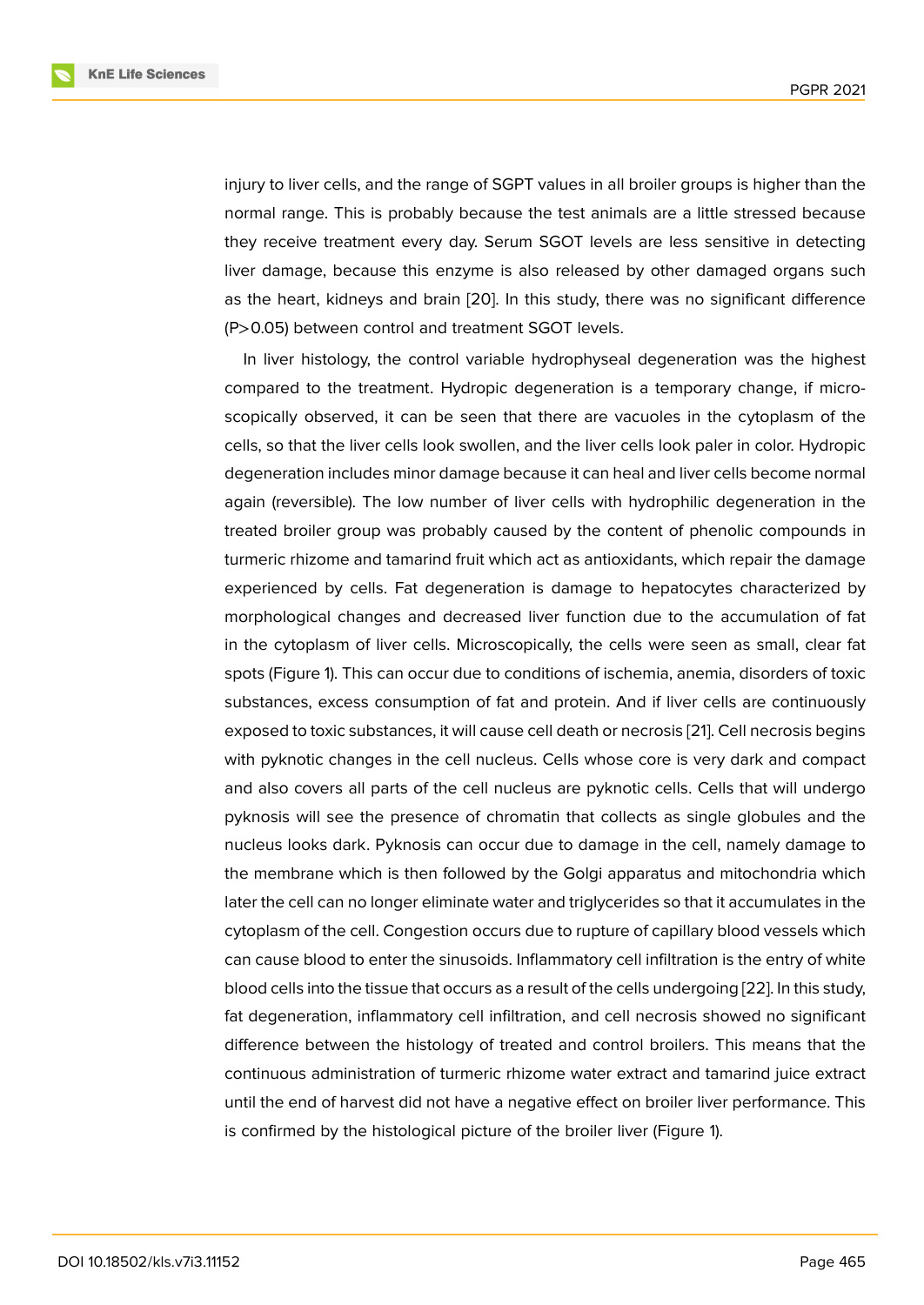

# **5. Conclusion**

Based on the research results, it could be concluded that supplementation of turmeric rizhome and tamarind fruit water extracts and their combination until harvest on broiler has no significant effect on the livers performance.

## **References**

- [1] Suryaningsih NM, Dewi IAT, Suksmawati NKA, Putri NPRA, Febrianti NK, Warditiani NM. Pengaruh kadar SGOT SGPT dan morfologi liver tikus putih betina Wistar pada pemberian isolat andrografolid. Udayana Journal of Pharmacy. 2017;6(1):34–38.
- [2] Mulyani S, Harsojuwono BA, Puspawati GA. Potensi minuman kunyit asam (*Curcuma domestica* val. - *tamarindus indica* L.) sebagai minuman kaya antioksidan. Agritech. 2014;34(1):65–71.
- [3] T. B. Azeez and J. Lunghar, "6 Antiinflammatory effects of turmeric (Curcuma longa) and ginger (Zingiber officinale)," in *Inflammation and Natural Products*, 2021, pp. 127–146.
- [4] Yang Q Q , Chang LZ, Zhang T, Yaron S,Jiang HX,Zui XQ, Corke H. Phenolic profiles, antioxidant, and antiproliferative activities of turmeric (*Curcuma longa*). Industrial. Crops and Products. 2020;152:112-118. https://www.sciencedirect.com/science/article/abs/pii/S0926669020304775
- <span id="page-8-0"></span>[5] El Deen NA, Eid M. Efficacy of curcumin to reduce hepatic damage induced by alcohol and thermally treated oil in rats. Veterinaria. Italiana. 2010;46(1):83–92.
- <span id="page-8-1"></span>[6] Vimala G, Shoba FG. A review on antiulcer activity of few Indian medicinal plants. International Journal of Microbioly. 2014:1–14. https://doi.org/10.1155/2014/519590
- <span id="page-8-2"></span>[7] Kuru P. *Tamarindus indica* and its health related effects. Asian Pacific Journal of Tropical Biomedicine. 2014;4(9):676–681. https://doi.org/10.12980/APJTB.4.2014APJTB-2014-0173
- <span id="page-8-3"></span>[8] Rao YS, Mathew KM. Handbook of herbs and spices.  $2^{nd}$  ed. Woodhead Publishing Series; 2012. Witney Oxford United Kingdom
- <span id="page-8-4"></span>[9] Komakech R, Kim Y, Kang Y, Matsabisa GM. Anti-inflammatory and analgesic potential of *Tamarindus indica* Linn. (Fabaceae): A narrative review. Integrated Medicine Research 2019;8(3):181–186. https://doi.org/10.1016/j.imr.2019.07.002
- <span id="page-8-5"></span>[10] Azad S. Tamarindo— *Tamarindus indica*.. 2018 *Exotic Fruits*, 403–12. doi:10.1016/b978-0-12-803138-4.00055-1.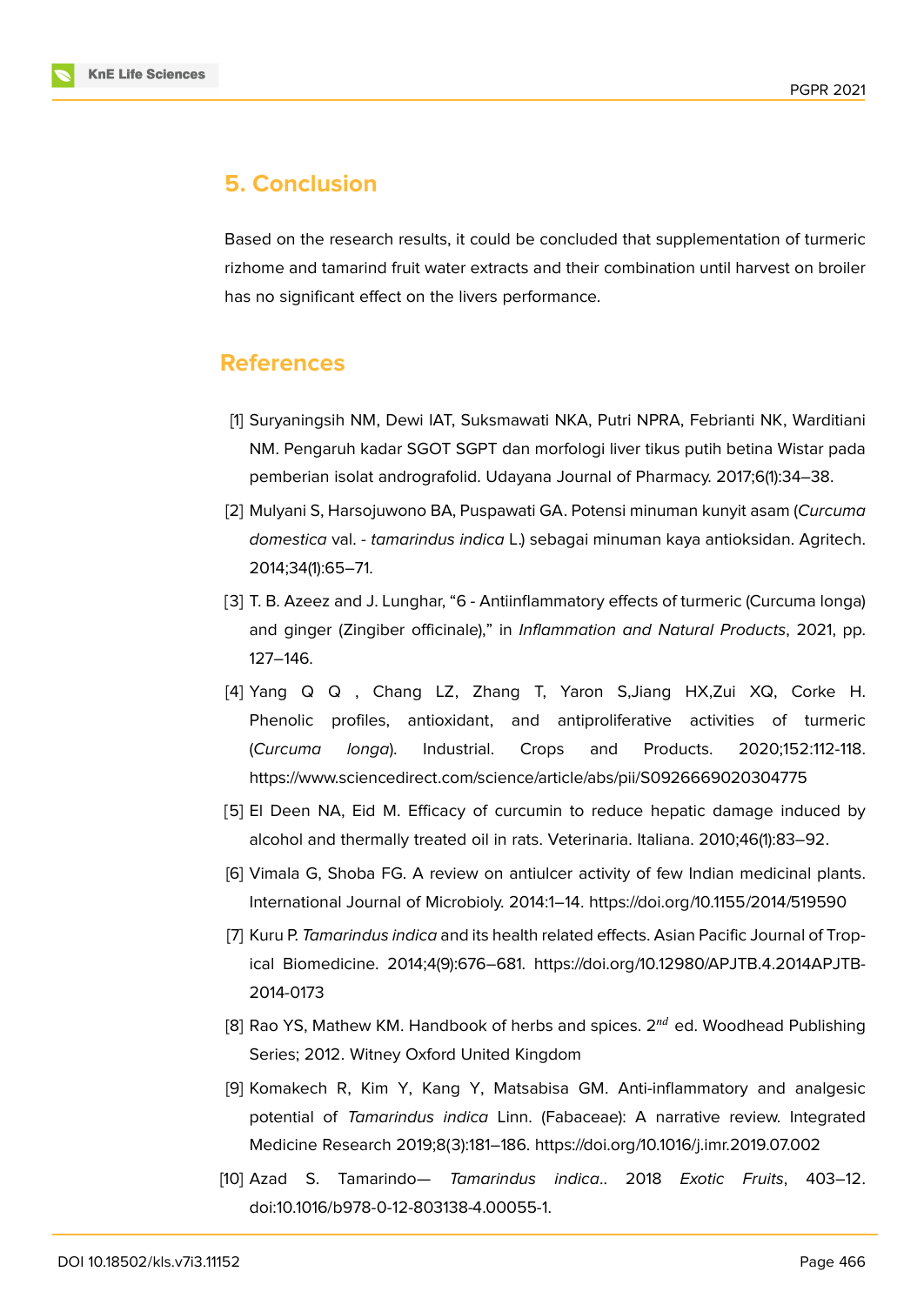

- <span id="page-9-0"></span>[11] Harbelubum A F, Kesaluija EM, Rahawarin RR. Natural colourant plant and the use of traditionally by tribe of Marori Men-Gey in Wasur National Park, Merauke Regency Indonesian. Biodiversitas, Journal of Biological Diversity. 2016;6(2):48–51. https://doi.org/10.13057/biodiv/d060414
- <span id="page-9-1"></span>[12] Gomathi AC, Rajarathinam SRX, Sadiq AM, Rajeshkumar S. Anticancer activity of silver nanoparticles synthesized using aqueous fruit shell extract of *Tamarindus indica* on MCF-7 human breast cancer cell line. Journal of Drug Delivery Sciences and Technolology 2020;55:1–22. https://doi.org/10.1016/j.jddst.2019.101376
- <span id="page-9-2"></span>[13] Sundari D, Winarno MW. Laxative effect of leaf tamarind juice (*Tamarindus indica* Linn.) on white rats induced with gambier. Media Health Research and Development 2012;20(Sep):100–103. https://doi.org/10.22435/mpk.v20i3Sept.788
- <span id="page-9-3"></span>[14] Samal PK, Dangi JS. Isolation, preliminary characterization and hepatoprotective activity of polysaccharides from *Tamarindus indica* L. Carbohydrate. Polymers. 2014;102(1):1–7. https://doi.org/10.1016/j.carbpol.2013.10.059
- [15] Tril U, Fernández-López J, Álvarez JAP, Viuda-Martos M. Chemical, physicochemical, technological, antibacterial and antioxidant properties of rich-fibre powder extract obtained from tamarind (*Tamarindus indica* L.). industrial crops and products. 2014;55:155–162. https://doi.org/10.1016/j.indcrop.2014.01.047
- [16] Chen H, Fang H, Zhong J, Zhou J. Molecular mechanisms of curcumin renoprotection in experimental acute renal statement injury. Frontiers in Pharmachology. 2017. https://doi.org/10.3389/fphar.2017.00912
- [17] Asgary S, Soltani R, Najmeh B, Nizal S. Evaluation on the effects of *Tamarindus indica* L. fruit on body weight and several cardiometabolic risk factors in obese and overweight adult patients - A randomized controlled clinical trial. International Journal of Preventive Medicine. 2020;11(1):1–7.
- <span id="page-9-4"></span>[18] Sudatri NW, Setyawati I, Suartini NM, Yulihastuti DA. High doses injection of white vitamin C in long term decreased the liver function of female rat (*Rattus norvegicus* L.) based on SGPT and SGOT levels and histology of the liver. Metamorfosa Journal of Biological Sciiences 2016;51(1):44–51.
- <span id="page-9-5"></span>[19] Pane RA. Pemeriksaan SGOT dan SGPT pada pasien di balai laboratorium kesehatan daerah Sumatera Utara. 2016.
- <span id="page-9-6"></span>[20] Jiwandini A, Burhanudin H, Mushawwir A. Kadar enzim transaminase (SGPT, SGOT) dan gamma glutamyl transpeptidase (γ -GT) pada ayam petelur fase layer yang diberi ekstrak pegagan (*Centella asiatica*). Jurnal Nutrisi Ternak Tropika dan Ilmu Pakan. 2020;2(2):112–119.